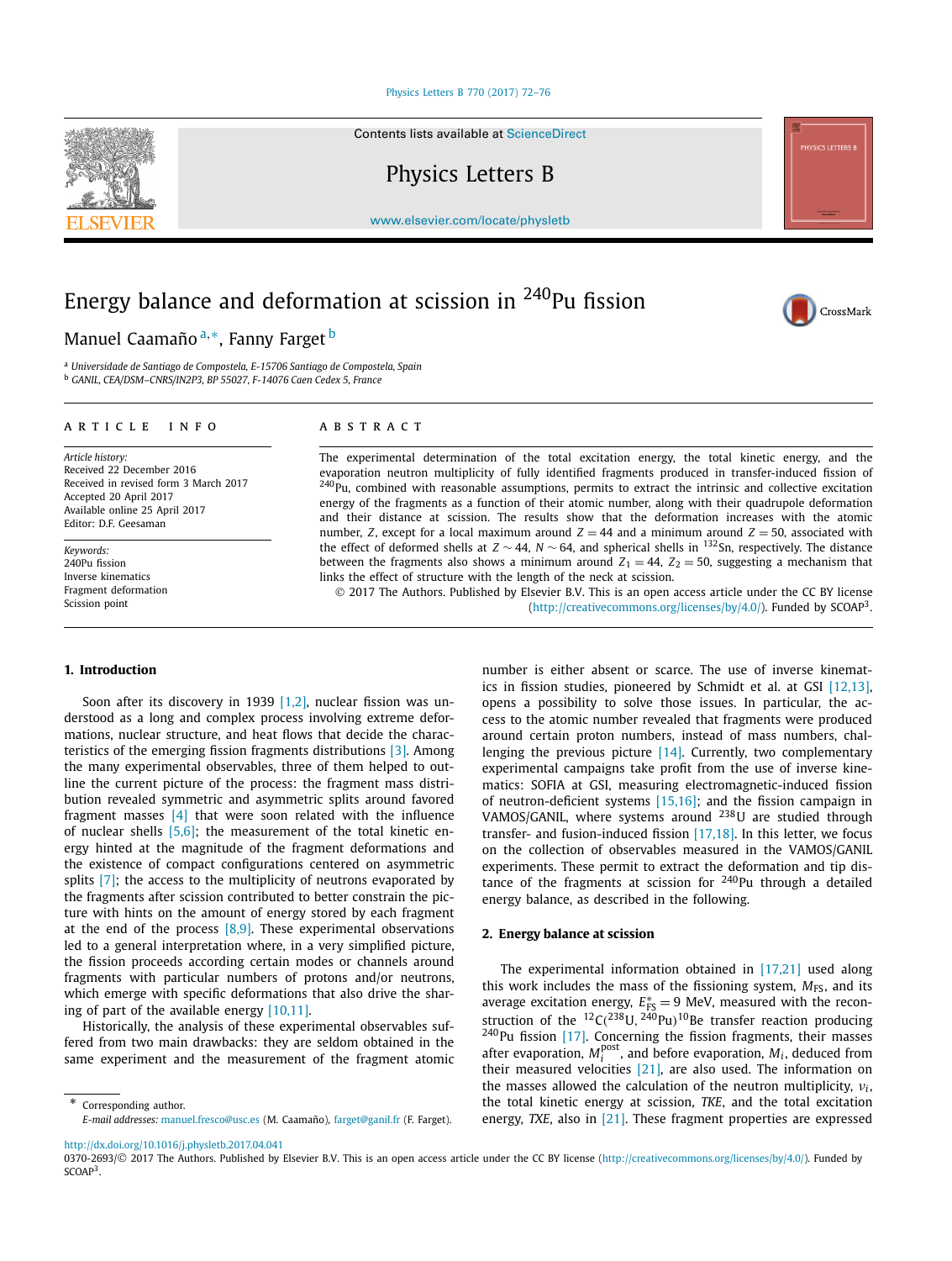<span id="page-1-0"></span>

Fig. 1. Graphical explanation of the main components of the energy balance throughout the fission process. See text for details.

and used in this work as average values as a function of the fragment *Z*.

These data, combined with reasonable assumptions, permit to perform the energy balance of the process and deduce the excitation energy accumulated by the fragments as intrinsic and collective degrees of freedom. A first assumption considers that there is no evaporation of any kind from saddle to scission<sup>1</sup> and thus the total energy available in the fissioning system is stored in the nascent fragments at scission, in the form of excitation energy and kinetic energy for fully accelerated fragments (see Fig. 1 for reference):

$$
E_{\text{FS}}^* + M_{\text{FS}} = M_1 + M_2 + \text{TKE} + \text{TXE},\tag{1}
$$

with the index 1 referring to any *Z* fragment and the index 2, to its partner with  $Z_{FS} - Z$ .

*TXE* comprises the energy stored in each fragment from both collective and intrinsic degrees of freedom. The part of the energy corresponding to collective degrees of freedom,  $E_i^{*,\mathrm{def}}$ , is used in fragment deformation,<sup>2</sup> while intrinsic degrees of freedom are populated with the excitation energy available above the fission barrier, *E*∗*,*Bf, and the energy dissipated by the fragments along the process, *E*∗*,*dis:

$$
TXE = E^{*,Bf} + E^{*,dis} + \sum_{i=1}^{2} E_i^{*,def}.
$$
 (2)

The total excitation energy above the barrier,  $E^{*,Bf}$ , is calculated with the subtraction of the fission barrier height from the excitation energy of the fissioning system, measured in the same experimental campaign [\[17,18\],](#page-4-0) and resulting in an average of 3.3 MeV in the present case. The sum of the dissipated and deformation energy,  $E^{*,dis}$  and  $E^{*,def}$ , corresponds to the remaining  $TXE - E^{*,Bf}$ . Energetically, it is possible for *E*∗*,*dis to take values from 0 to *TXE* −  $E^{*,Bf}$ , being *TXE* defined in Eq. (2). We can express this as:

$$
E^{*,\text{dis}} = F^{\text{dis}}\left(TXE - E^{*,\text{Bf}}\right),\tag{3}
$$

with a factor  $F$ <sup>dis</sup> that ranges from 0 to 1. The total intrinsic energy stored in the fragments, that is the sum  $E^{*,Bf} + E^{*,dis}$ , is reflected on the measurement of odd-Z fragments that result from the breaking of proton pairs in the descend from saddle to scission [\[23\].](#page-4-0) The amount of resulting intrinsic energy at scission can be related with the measured even–odd effect on the proton yields,  $δ$ <sub>Z</sub>, defined as the difference between the cumulative yields of even- and odd-Z fragments. In Ref. [\[23\],](#page-4-0) this relation is reported as  $E^{*,Bf} + E^{*,dis} \sim -4 \ln(\delta_Z)$ , while in Refs. [\[24,25\]](#page-4-0) is estimated that  $\frac{1}{2}$  approximately 35% of the available *TXE* −  $E^{*, Bf}$  is transformed in *E*∗*,*dis. Since both approaches give similar results in the present case, with  $\delta$ <sub>Z</sub> ~ 5% [\[17\],](#page-4-0)<sup>3</sup> we use the more general Eq. (3) with  $F<sup>dis</sup> = 0.35$ . Another source of pair breaking can be the dynamics of the neck rupture  $[26-28]$ . This source would reduce the value of F<sup>dis</sup> when calculated only from the even-odd effect on fragment yields. In order to cover this situation, we shall also consider the extreme scenario of  $F<sup>dis</sup> = 0$ .

The intrinsic energy of each fragment,  $E_i^{*,int}$ , results from the sharing of the total intrinsic energy available:

$$
\sum_{i=1}^{2} E_i^{*, \text{int}} = E^{*, \text{Bf}} + E^{*, \text{dis}}.
$$
 (4)

The partition of the total intrinsic energy between the fragments is calculated according to their level densities, described with the Gilbert–Cameron composite formula [\[30\],](#page-4-0) following the prescription of Refs.  $[31,32]$ .<sup>4</sup>

After scission, *TXE* is completely released by each fragment, in the form of neutron and *γ* emission:

$$
TXE = \sum_{i=1}^{2} Q_i^n + \nu_i \varepsilon_i + E_i^{\gamma}, \qquad (5)
$$

with  $E_i^{\gamma}$  as the energy released in  $\gamma$  emission; the energy from neutron evaporation is the sum of the separation energy of the neutrons,  $Q_i^n$ , and their kinetic energy, expressed as an average energy,  $\varepsilon_i$ , multiplied by the measured neutron multiplicity,  $v_i$ .  $Q_i^n$  is calculated with the masses at scission,  $M_i$ , and after evaporation,  $M_i^{\text{post}}$ , and with  $m_n$ , the neutron mass:  $Q_i^n = M_i - v_i m_n - M_i^{\text{post}}$ . In average, the neutron evaporation competes with *γ* emission as long as the excitation energy of the fragment is higher than its neutron separation energy,  $Sn_i^{post}$ . For lower values, the fragment switches to only *γ* emission until the excitation energy is depleted [\[10\].](#page-3-0) Experimental results on low-energy fission of actinides show that the energy released in *γ* emission by each fragment is proportional to the neutron multiplicity, being the total energy similar to the neutron separation energy [\[33,34\].](#page-4-0) Following these experimental observations, we estimate  $E_i^{\gamma}$  from measured quantities as:

$$
E_i^{\gamma} = Sn_i^{\text{post}} \frac{\nu_i}{\nu_1 + \nu_2}.
$$
 (6)

Concerning the neutron average energy  $\varepsilon_i$ , it is found experimentally to evolve with the split but remains approximately equal for both fragments [\[35\].](#page-4-0) This behavior allows us to deduce *ε* for each split from Eq.  $(5)$ , and to calculate the excitation energy for each fragment, *E*∗ *<sup>i</sup>* , as:

$$
E_i^* = Q_i^n + \nu_i \varepsilon + E_i^\gamma. \tag{7}
$$

 $1$  Scission neutron evaporation was estimated experimentally from 0 up to 30% of the total multiplicity [\[19\],](#page-4-0) while state-of-the-art calculations for low-energy fission of 240Pu report <sup>a</sup> value of ∼ <sup>0</sup>*.*6 neutrons, overall constant along the fragment mass [\[20\].](#page-4-0) The effect to our analysis is a slight shift of the absolute values while the general features and properties would remain. In order to reflect this effect, the error bars include said shift.

 $2$  The energy associated with other collective degrees, such as the angular momentum developed by the fragments, was estimated in values of the order of 1 MeV [\[22\],](#page-4-0) and it is neglected in the present energy balance.

<sup>3</sup> With an average *TXE* between 29 to 30 MeV for the most produced splits, *E*∗*,*dis is of the order of <sup>10</sup> MeV, while from the even–odd effect we obtain *<sup>E</sup>*∗*,*dis <sup>∼</sup> 9 MeV.

<sup>&</sup>lt;sup>4</sup> This prescription corresponds to the regime of statistical equilibrium, suitable for intrinsic excitation energies of the system of the order of ∼15 MeV [\[32\],](#page-4-0) as in our case. In addition, the resulting energy partition is very similar when calculated following thermal equilibrium, suggesting that at this energy region, a complete sorting mechanism is very much reduced.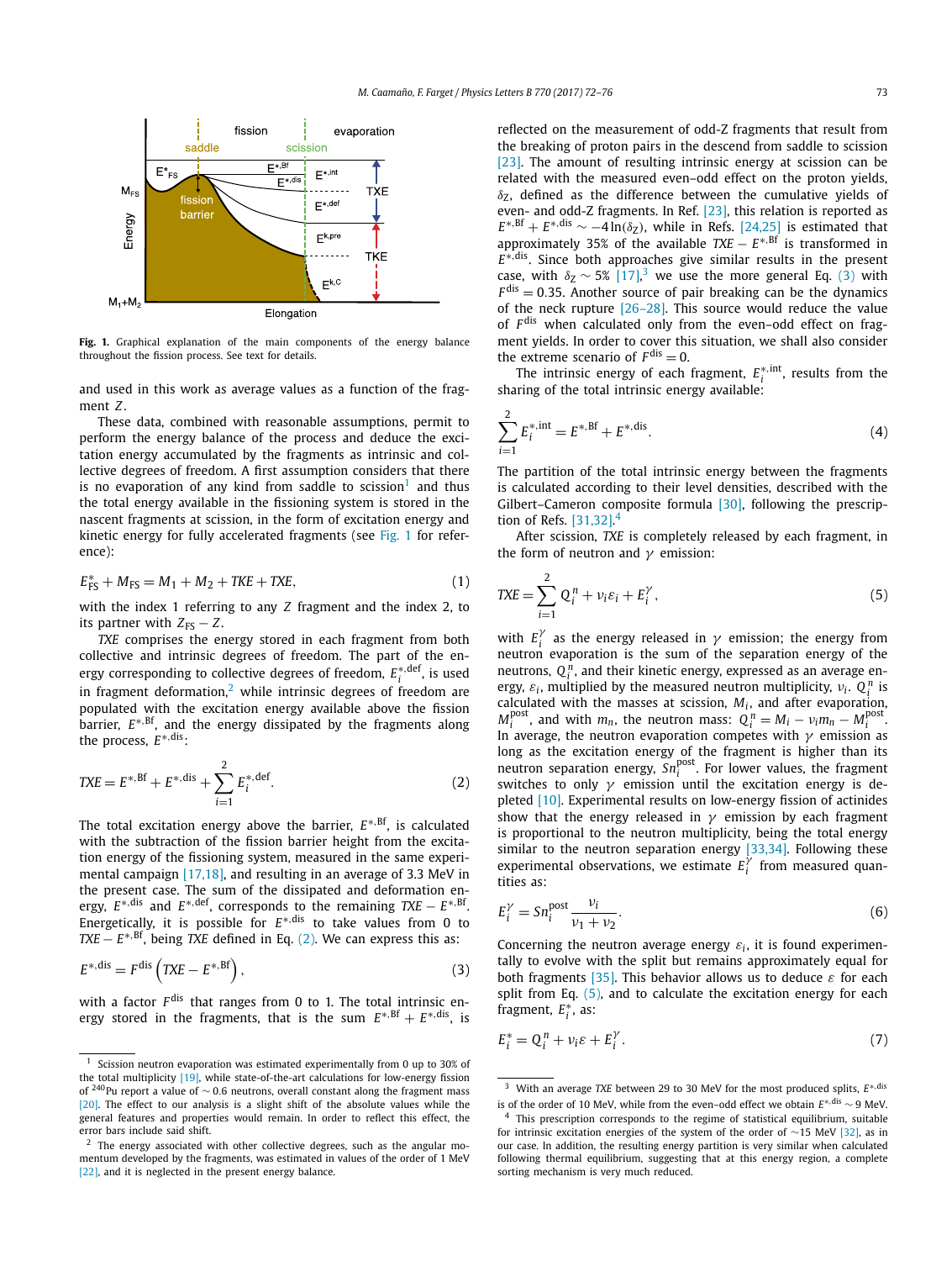<span id="page-2-0"></span>

**Fig. 2.** (Color online) Deformation energy *E*∗*,*def as a function of the fragment *Z* for  $F<sup>dis</sup> = 0.35$  (black dots). The short-dashed blue line is a moving average displayed as a guide to the eye. The solid blue line shows the upper limit of *E*∗*,*def, set with  $F<sup>dis</sup> = 0$ . The long-dashed green line corresponds to the total excitation energy stored by the fragments, *E*∗, compared with the calculations of Bulgac et al. [\[29\]](#page-4-0) (green symbols). The uncertainties on both lines are of the same order of those of the black dots.

The deformation energy is calculated from Eqs.  $(2)$  and  $(4)$  as the remaining excitation energy after subtracting the intrinsic excitation energy:

$$
E_i^* \cdot \text{def} = E_i^* - E_i^* \cdot \text{int} \,. \tag{8}
$$

Fig. 2 shows the calculated deformation energy for fragments of 240Pu as a function of the fragment *Z*. The results are computed for two cases:  $F^{\text{dis}} = 0.35$ , as recommended in [\[24,25\],](#page-4-0) and  $F^{\text{dis}} = 0$ , corresponding to an extreme case with no dissipation. In the same figure, the total excitation energy stored in each fragment is compared with recent calculations performed by Bulgac et al., where energy density functional is implemented in a real-time microscopic framework to calculate fission of <sup>240</sup>Pu with  $E_{\text{FS}}^* \sim 8$ MeV [\[29\].](#page-4-0) We can see what the authors interpret as a quasispherical slightly-excited heavy fragment around  $Z = 52$  and a highly-deformed highly-excited light one around  $Z = 42$ . There is a fair discrepancy with our results: at *Z* ∼ 52 we find deformed fragments excited up to 20 MeV, while at *Z* ∼ 42 we have similarly deformed fragments (see Fig. 3) with a relatively low excitation energy of  $\sim$  10 MeV.

Concerning the kinetic energy in Eq. [\(1\)](#page-1-0), the measured *TKE* includes the energy gained by the Coulomb interaction between the fragments, *E*k*,*C, and the prescission kinetic energy, *E*k*,*pre, resulted from the displacement of the fragments on their descend from saddle to scission and from the nuclear interaction at the breaking of the system:

$$
TKE = E^{k,C}(Z_1, Z_2, \beta_1, \beta_2, d) + E^{k, pre}.
$$
\n(9)

The Coulomb energy is a function that depends on the atomic number,  $Z_i$ , and deformation,  $β_i$ , of each fragment, and on the distance between their surfaces, or tip distance, *d*. In this work, *E*k*,*<sup>C</sup> is computed with the Cohen–Swiatecki formula [\[36\]](#page-4-0) applied to the electric repulsion of the fragments as two ellipsoids separated by a distance *d* and aligned along their major axes<sup>5</sup>; each ellipsoid is homogeneously charged with *Zie* and has a major radius of  $r_0 A_i^{1/3} (1 + \sqrt{5/(4\pi)} \beta_i)$ , with  $A_i$  as the average mass number of fragment *i* at scission. Concerning the prescission energy, calculations of the average  $E^{k,pre}$  for low-energy fission of <sup>240</sup>Pu, or



**Fig. 3.** (Color online) Deformation parameter *β* (dots). The solid blue line shows the maximum deformation allowed by energy conservation. The dashed blue line is a moving average displayed as a guide to the eye. The hatched areas correspond to maxima in neutron (vertical red hatching) and proton (horizontal blue hatching), deformed and spherical shell corrections lower than −2*.*5 MeV [\[5\];](#page-3-0) the red (blue) numbers correspond to the approximate neutron (proton) number of the shell. The dotted black line shows the average deformation of the fragments at the ground state.

similar systems, vary from some 20 MeV [\[38,39\]](#page-4-0) to 10 MeV [\[5,26,](#page-3-0) [10\],](#page-3-0) to even zero due to the competition between the pre-scission movement and the nuclear attraction energy [\[40\].](#page-4-0) In our case, we use the results from Ivanyuk et al. [\[41\],](#page-4-0) where *E*k*,*pre is calculated as a function of the fragment *A* within the two-center shell model parameterization, resulting in values ranging from 20 MeV at *A*  $\sim$  140 down to 5 MeV for the most asymmetric splits of <sup>240</sup>Pu.

### **3. Deformation and tip distance in fission fragments**

As we discussed in the previous section, the deformation of the fragments links both *TKE* and *TXE* measurements: the energy needed to produce these deformations is a large part of *TXE*, while *TKE* is dominated by the Coulomb repulsion between the fragments, which depends on their deformations and the distance between them. In order to translate  $E_i^*$ , def into fragment deformation, we compute the increase in energy of the Weizsäcker liquid-drop mass-formula, *B*, for variations in the surface and Coulomb terms due to small quadrupole deformations, following the prescription of Swiatecki [\[42\].](#page-4-0) The fragment deformation corresponds to the one that results of adding  $E_i^{*,\text{def}}$  to the ground-state deformation calculated in  $[43]$  (dotted line in Fig. 3):

$$
E_i^{*,\text{def}} = B(A_i, Z_i, \beta_i) - B(A_i, Z_i, \beta_i^{g.s.}).
$$
\n(10)

Fig. 3 shows the resulting deformation *β* as a function of *Z*, calculated as explained in the previous section. The maximum *β* allowed by the energy balance, corresponding to  $F<sup>dis</sup> = 0$ , is also displayed for reference. In general, the behavior of *β* is very similar to that of the excitation energy of the fragments (Fig. 2) and also to the well-known saw-tooth behavior of the neutron multiplicity [\[44\]:](#page-4-0) we see a steady increase from quasi-spherical light fragments to highly-deformed heavier ones, disturbed by an oscillation around the symmetry, with a minimum towards *Z* ∼ 50. This behavior can be described with the influence of spherical and deformed shells, as put forward by Wilkins et al. [\[5\]:](#page-3-0) Fig. 3 shows the regions with stronger proton- and neutron-shell corrections [\[5\],](#page-3-0) displayed as vertical red (neutron) and horizontal blue (proton) hatched areas. We observe the fragment deformation to go through these regions related to deformed and spherical shell gaps [\[45,46\],](#page-4-0) with the exception of the spherical configurations corresponding to  $Z = 50$  and  $N = 82$ . Around this region, it is expected that 132Sn microscopic shells act upon the heavy, *<sup>Z</sup>* ∼ <sup>50</sup> fragment, producing an almost spherical shape. At the same time,

<sup>5</sup> Octupole deformation is expected to be small and to oscillate around a zero value, and thus neglected. For a recent calculation and discussion on <sup>240</sup>Pu, see [\[37\].](#page-4-0)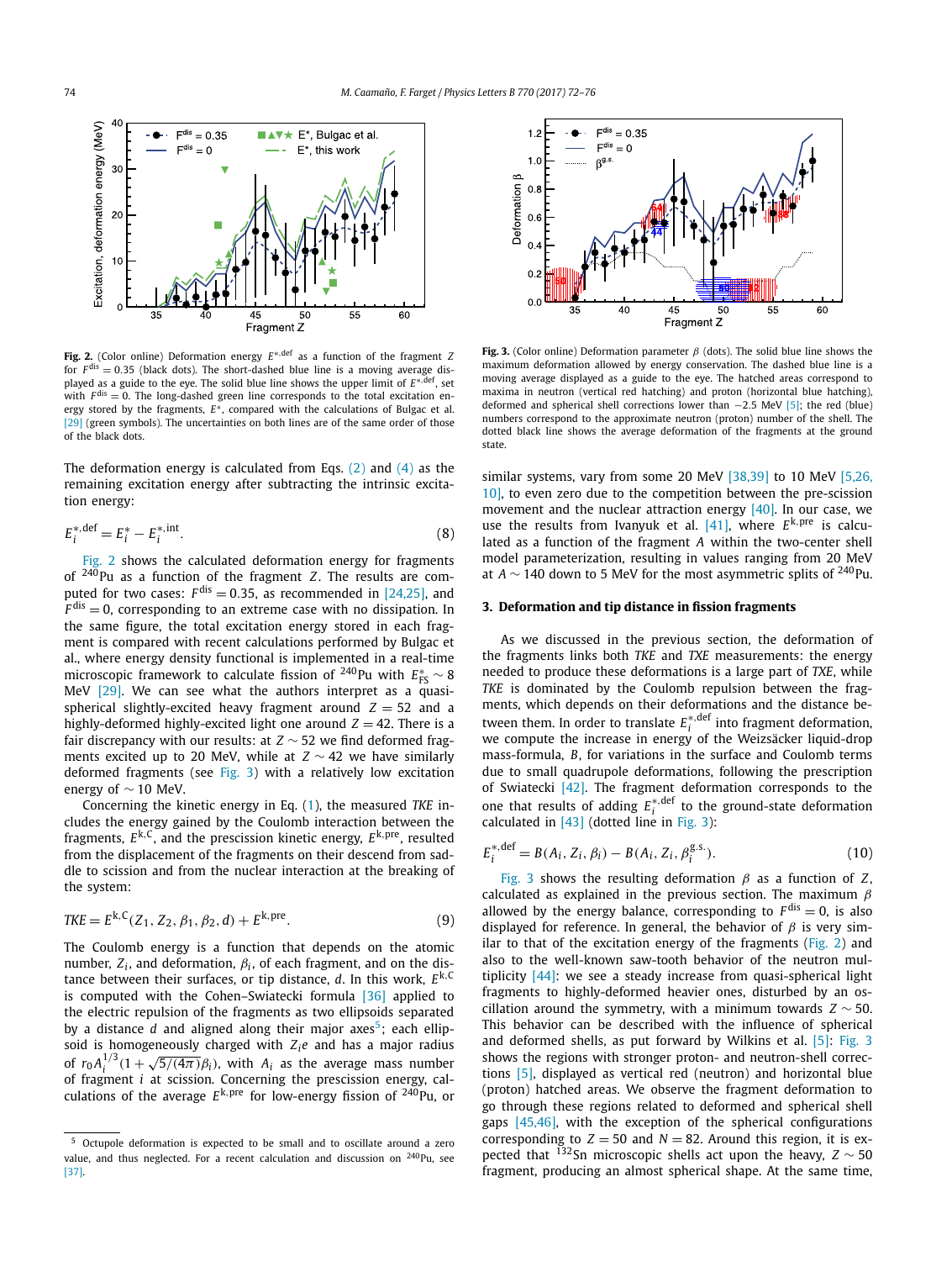<span id="page-3-0"></span>

**Fig. 4.** (Color online) Contribution of the tip distance, *TKEd* (empty red squares), and of fragment deformation, *TKE<sup>β</sup>* (empty blue dots), to the measured *TKE* (black dots).

this region is also affected by the macroscopic potential, which favors deformations of  $\beta \sim 0.6$  [5]. The net effect of this competition appears as a shallow minimum in deformation, in between deformed and spherical shapes. $6$  On the light-fragment side, the deformation of *Z* ∼ 44 approaches two very close minima in proton and neutron shells for  $\beta \sim 0.6$ . These proton- and neutron-shell minima centered at *Z* ∼ 44, *N* ∼ 64, and those close to spherical <sup>132</sup>Sn seem to be responsible for the oscillation that forms the saw-tooth shape in *β*.

From the deduced *β* and the measured *TKE*, the tip distance between the fragments, *d*, can be extracted with Eq. [\(9\),](#page-2-0) provided that we know the contribution of the prescission energy  $E^{k,pre}$  to *TKE*. Fig. 5 shows the distance *d* in two scenarios: with *E*k*,*pre calculated as a function of the fragment *Z* by Ivanyuk et al. [\[41\]](#page-4-0) and with  $E^{k,pre} = 0$ . It is noteworthy that only on this last case, *d* descends to values between 2 and 3 fm, around the "standard" distance for low-energy fission of actinides [5,10,47,14,48,25]. On a most realistic case with prescission energy, Fig. 5 shows the fragments separated between 4 and 5 fm, similar to the values used in recent scission-point models  $[49]$ . As a reference, the figure also shows a lower limit corresponding to no prescission energy and no dissipation,  $E^{k,pre} = 0$  and  $F^{dis} = 0$ . In all the cases, Fig. 5 reveals a minimum for splits around  $Z_1 = 44$ ,  $Z_2 = 50$ , where we also find deformed and spherical proton- and neutron-shells (see [Fig. 3\)](#page-2-0), suggesting a mechanism through which the formation of fragments around favored shells breaks the neck at a particular early stage, before it develops longer. Such mechanism might be related to the smaller probability of releasing nucleons from these shells, which remain preferably within the fragments, making the neck thinner and more brittle.

The minimum of *d* around  $Z_1 = 44$ ,  $Z_2 = 50$  also coincides with the maximum value of *TXE*, bringing the question whether is the distance and/or the deformation which shapes the behavior of the measured *TKE*. Fig. 4 shows the contributions of *d* and *β*, *TKEd* and *TKE<sup>β</sup>* respectively, to *TKE*. *TKEd* is calculated as the Coulomb repulsion for spherical fragments at a distance *d*, while *TKE<sup>β</sup>* corresponds to the interaction considering the deduced deformations and a fixed tip distance  $d = 5$  fm. We can see that most of the features of *TKE* are governed by *d*. In particular, the observed maximum in TKE corresponds to a minimum in *d*, regardless of the deformation.

In summary, we showed the fragments deformation and tip distance at the scission point of low-energy  $240$ Pu fission de-



**Fig. 5.** (Color online) Distance between the surface of the fragments at scission, *d*, calculated with  $F^{\text{fis}} = 0.35$  and  $E^{\text{k,pre}}$  from Ref. [\[41\]](#page-4-0) (squares), with  $F^{\text{dis}} = 0.35$  and  $E^{k,pre} = 0$  (dashed red line), and with  $F^{dis} = 0$  and  $E^{k,pre} = 0$  (solid red line).

duced from experimental observables and few, reasonable assumptions. The results identify the influence of particular deformed and spherical shells, not only on the deformation but also on the tip distance. The present work with  $240$ Pu can also be considered as a first example of the new fission properties and observables made available by the recent generation of fission experiments with inverse kinematics. In the future, the same procedure is to be applied to other systems as a function of their excitation energy, giving an unprecedented insight on the evolution of the scission point with the initial conditions of the fission process.

#### **Acknowledgements**

M.C. acknowledges the financial support of the Program "Ramón y Cajal" of the Ministerio de Economía y Competitividad of Spain through the grant number RYC-2012-11585. We thank B. Fernández Domínguez for her suggestions upon careful reading of the manuscript. We also thank the participants of the 2015 and 2016 fission workshops organized at GANIL (Caen) by FUSTIPEN for the fruitful discussions.

#### **References**

- [1] O. Hahn, F. [Strassmann,](http://refhub.elsevier.com/S0370-2693(17)30315-5/bib4861686Es1) Über den Nachweis und das Verhalten der bei der Bestrahlung des Urans mittels Neutronen entstehenden [Erdalkalimetalle,](http://refhub.elsevier.com/S0370-2693(17)30315-5/bib4861686Es1) Natur[wissenschaften](http://refhub.elsevier.com/S0370-2693(17)30315-5/bib4861686Es1) 27 (1939) 11.
- [2] L. Meitner, O. Frisch, [Disintegration](http://refhub.elsevier.com/S0370-2693(17)30315-5/bib4D6569746E6572s1) of uranium by neutrons: a new type of nuclear [reaction,](http://refhub.elsevier.com/S0370-2693(17)30315-5/bib4D6569746E6572s1) Nature 143 (1939) 239.
- [3] N. Bohr, J.A. Wheeler, The [mechanism](http://refhub.elsevier.com/S0370-2693(17)30315-5/bib426F6872s1) of nuclear fission, Phys. Rev. 56 (1939) [426.](http://refhub.elsevier.com/S0370-2693(17)30315-5/bib426F6872s1)
- [4] K.F. Flynn, E.P. Horwitz, C.A.A. [Bloomquist,](http://refhub.elsevier.com/S0370-2693(17)30315-5/bib466C796E6Es1) R.F. Barnes, R.K. Sjoblom, P.R. Fields, L.E. Glendenin, Distribution of mass in the [spontaneous](http://refhub.elsevier.com/S0370-2693(17)30315-5/bib466C796E6Es1) fission of 256Fm, Phys. Rev. C 5 (1972) 1725, and [references](http://refhub.elsevier.com/S0370-2693(17)30315-5/bib466C796E6Es1) therein.
- [5] B.D. Wilkins, E.P. Steinberg, R.R. Chasman, [Scission-point](http://refhub.elsevier.com/S0370-2693(17)30315-5/bib57696C6B696E73s1) model of nuclear fission based on [deformed-shell](http://refhub.elsevier.com/S0370-2693(17)30315-5/bib57696C6B696E73s1) effects, Phys. Rev. C 14 (1976) 1832.
- [6] V.V. Pashkevich, On the asymmetric [deformation](http://refhub.elsevier.com/S0370-2693(17)30315-5/bib506173686B6576696368s1) of fissioning nuclei, Nucl. Phys. A 169 [\(1971\)](http://refhub.elsevier.com/S0370-2693(17)30315-5/bib506173686B6576696368s1) 275.
- [7] H.C. Britt, H.E. Wegner, S.L. Whetstone, A [comparison](http://refhub.elsevier.com/S0370-2693(17)30315-5/bib4272697474s1) of fission fragment measurements made by double-energy and [double-velocity](http://refhub.elsevier.com/S0370-2693(17)30315-5/bib4272697474s1) techniques, Nucl. Instrum. Methods 24 (1963) 13, and [references](http://refhub.elsevier.com/S0370-2693(17)30315-5/bib4272697474s1) therein.
- [8] H.R. Bowman, J.C.D. Milton, S.G. [Thompson,](http://refhub.elsevier.com/S0370-2693(17)30315-5/bib426F776D616Es1) W.J. Swiatecki, Further studies of the prompt neutrons from the [spontaneous](http://refhub.elsevier.com/S0370-2693(17)30315-5/bib426F776D616Es1) fission of 252Cf, Phys. Rev. 129 [\(1963\)](http://refhub.elsevier.com/S0370-2693(17)30315-5/bib426F776D616Es1) 2133.
- [9] K.-H. Schmidt, B. Jurado, Entropy driven excitation energy sorting in [superfluid](http://refhub.elsevier.com/S0370-2693(17)30315-5/bib4B4833s1) fission [dynamics,](http://refhub.elsevier.com/S0370-2693(17)30315-5/bib4B4833s1) Phys. Rev. Lett. 104 (2010) 212501.
- [10] U. Brosa, S. [Grossman,](http://refhub.elsevier.com/S0370-2693(17)30315-5/bib42726F7361s1) A. Müller, Nuclear scission, Phys. Rep. 197 (1990) 167.
- [11] M.G. Itkis, V.N. Okolovich, A.Ya. Rusanov, G.N. Smirenkin, [Asymmetric](http://refhub.elsevier.com/S0370-2693(17)30315-5/bib49746B6973s1) fission of the [pre-actinide](http://refhub.elsevier.com/S0370-2693(17)30315-5/bib49746B6973s1) nuclei, Z. Phys. A 320 (1985) 433.
- [12] K.-H. Schmidt, A. Heinz, H.-G. Clerc, B. Blank, T. Brohm, S. [Czajkowski,](http://refhub.elsevier.com/S0370-2693(17)30315-5/bib4B4831s1) C. Donzaud, H. Geissel, E. Hanelt, H. Irnich, et al., [Low-energy](http://refhub.elsevier.com/S0370-2693(17)30315-5/bib4B4831s1) fission studies of [neutron-deficient](http://refhub.elsevier.com/S0370-2693(17)30315-5/bib4B4831s1) projectile fragments of 238U, Phys. Lett. B 325 (1994) 313.
- [13] K.-H. Schmidt, S. [Steinhäuser,](http://refhub.elsevier.com/S0370-2693(17)30315-5/bib4B4832s1) C. Böckstiegel, A. Grewe, A. Heinz, A. Junghans, J. Benlliure, H.-G. Clerc, M. de Jong, J. Müller, M. Pfützner, B. Voss, [Relativistic](http://refhub.elsevier.com/S0370-2693(17)30315-5/bib4B4832s1)

 $6$  It is important to note that this shallow minimum is not a consequence of an underestimated value of  $F^{\text{dis}}$ . In order to approach deformations below  $\beta$  < 0.1, the dissipation would have to reach *<sup>F</sup>* dis ∼ <sup>0</sup>*.*6, which is incompatible with the measured even–odd effect in one order of magnitude.